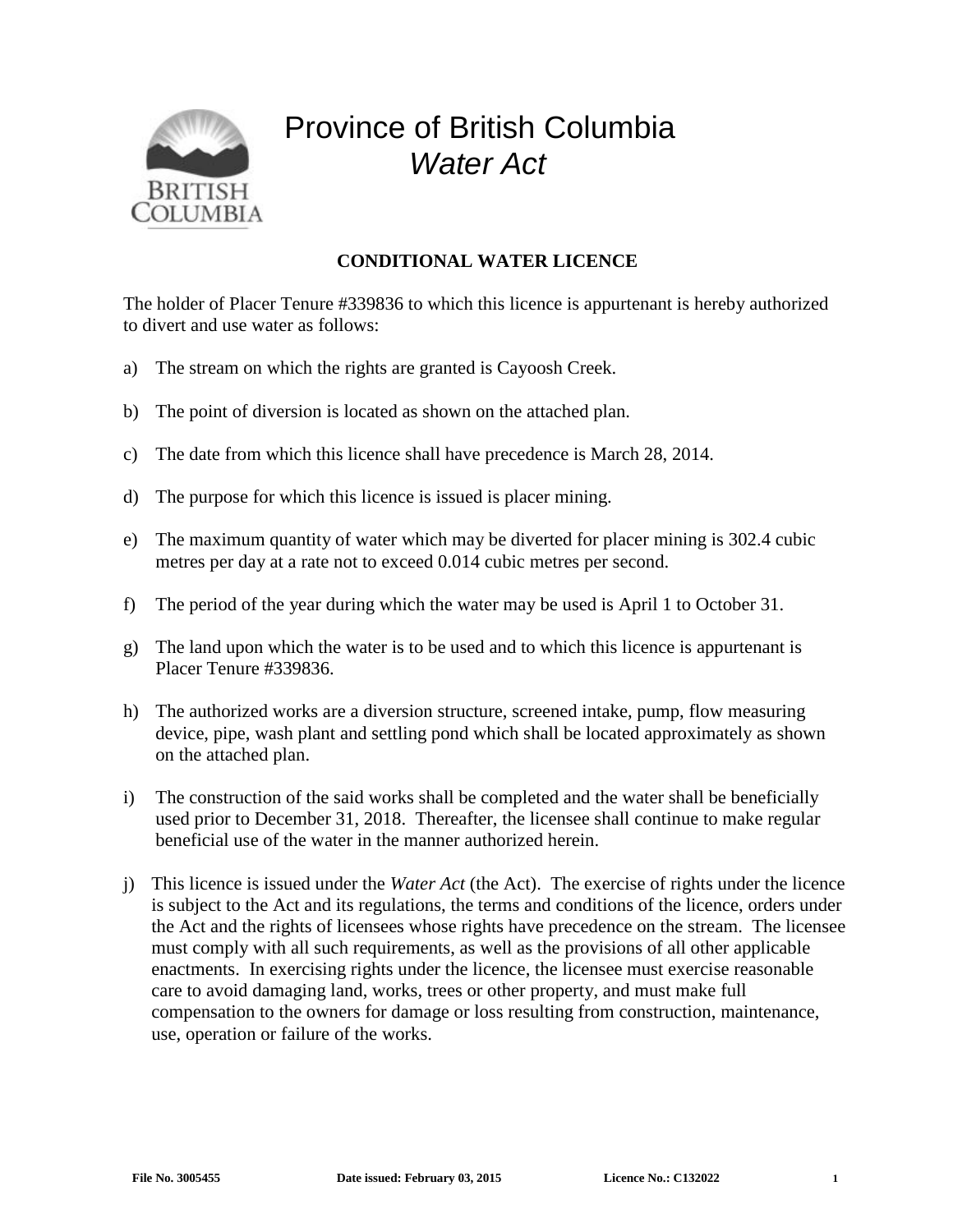- k) The works authorized under clause (h) hereof shall be constructed and used in accordance with the approved Notice of Work. Any changes to the authorized works must be approved prior to their completion
- l) All waste water from the mining operation must be ponded to remove suspended solids before being returned to the stream.
- m) All mined or otherwise disturbed ground surfaces including cut banks and fill slopes shall be stabilized to prevent tailings, forest cover, top soil and debris from entering into water courses.
- n) The diversion of water authorized under this licence may be restricted or prohibited at any time by an Order in writing of an Engineer under the *Water Act*, in order to maintain a minimum flow in the stream for the preservation of fish and other aquatic life.
- o) The licensee shall install a flow measuring device to the satisfaction of an Engineer under the *Water Act*.
- p) The licensee shall retain flow meter records for inspection upon request by an Engineer under the *Water Act*.
- q) Water may only be used for placer mining purposes so long as mines Permit P-3-121 is in good standing. You may apply to the Comptroller of Water Rights or the Assistant Regional Water Manager in accordance with the provisions of the *Water Act* to amend this licence to incorporate the terms and conditions of subsequent mines permits.
- r) This licence terminates on December 31, 2024. Prior to the termination date, the licensee may apply to the Comptroller of Water Rights or the Assistant Regional Water Manager in accordance with the provisions of the *Water Act* to amend this licence to extend the term.

Peter Stroes R.P.F. Assistant Regional Water Manager